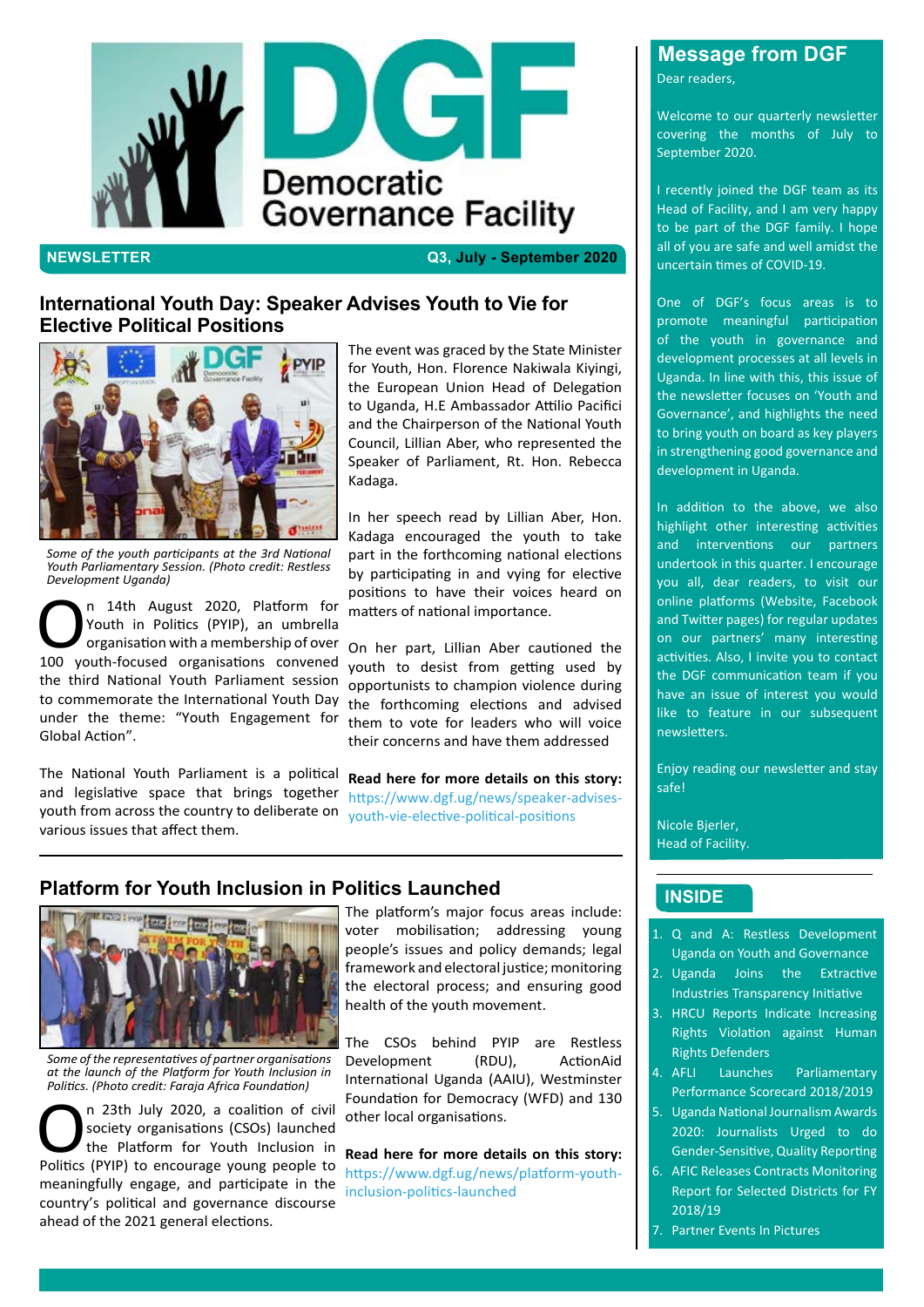



## **Q and A: Restless Development Uganda on Youth and Governance**

#### **What is RDU's core work with the youth?**

At RDU, we believe in the power of young people, we support them to be able to find solutions to the challenges they, their communities and their country face. This includes sensitising them on Sexual and Reproductive Health and Rights (SRHR) including gender based violence, teenage pregnancy and menstruation periods stigma.

We advocate for decent living for young people ranging from internship programmes, research into the barriers to youth employment including the impact of climate change on their livelihoods.

We also support young people to have their voices heard in political and economic spaces. For instance, we support them to take part in planning and budgeting processes at local government and national t levels. We ensure that youth occupy these decision making spaces by taking up political positions and participating in elections. We also formed district youth working groups to influence decision making at the district level. All these are carried out within our project geographical reach of Karamoja and Busoga regions

**How has DGF's support helped your efforts of promoting and advocating for meaningful youth participation in governance processes?**

We have a two-year partnership with the DGF under the project: "The Youth Influence in Governance" in Karamoja and Busoga. The DGF has gone beyond funding us, to connecting us with other DGF partners who we collaborate with in reaching out to youth in areas that we can hardly access geographically and demographically.

With support of the DGF, we have been able to promote active participation of young people in the planning and budgeting processes at local government and national levels. We have also supported them to actively and meaningfully participate in the upcoming 2021 general elections from an informed point of view. In addition, we have engaged 100 community-based organisations to strengthen their capacity to meaningfully engage in local government planning and budgeting processes. We have linked some of them to our global youth collective platform, to enhance access to evidence, and learning on youth participation.

### **Why has RDU chosen to work with youth in Busoga and Karamoja regions?**

GF works with a number of partners to strengthen youth participation in governance. The DGF supports Restless Development Uganda (RDU) to undertake a project titled: "Youth Influence in Governance". We interviewed the RDU Director, Catherine Rodgers, whose key message to the youth was for them to lead the change they want to see. Here are the excerpts of the conversation:

> Karamoja and Busoga regions have different contexts in which young people operate, so we are here to support them to be leaders in society amidst a challenging socio-economic environment. It is important to know that young people have a different lifestyle, and hence they are affected differently by different circumstances. For instance in Karamoja, they are a pastoral community, and thus live a nomadic lifestyle which can make it hard for them to continue in education. Also Intergenerational relationships can be challenging.

> In Busoga, teenage pregnancies and abuse of sexual reproductive health rights is high. There are limited decision making spaces for young people in this region and decent living is scarce therefore young people need to protect themselves and bodies against such.

#### **Ahead of Uganda's general elections in 2021, how is RDU working with the youth to ensure they actively participate in different electoral processes?**

We are working with the Youth Coalition in Electoral Democracy (YCED) and the Platform for Youth Inclusion in Politics (PYIP) to develop the National Youth Manifesto, which will be launched at the end of September 2020. It puts on table youth expectations in a given political period. To track progress of the manifesto demands, the annual state of the youth report is published to evaluate government's investment in its young people.

On the other hand, PYIP also supports and trains youth political

candidates. We mobilise and teach them about the electoral processes. In line with this, the Ugandan youth wrote a paper titled: **"Uganda's 2020/21 General Elections: Key issues for a free, fair and credible elections in the wake of COVID-19"**, which was presented to the Electoral Commission (EC) in June 2020 and in turn, the recommendations were part of the new guidelines the EC issued on political campaigns for the 2021 general elections.

We are also supporting young people to meaningfully engage with political parties to advocate for the incorporation of their priorities into their party manifestos, and create awareness of

**Continued on page 3**



*Restless Development Uganda (RDU) Director, Catherine Rodgers. (Source: RDU)*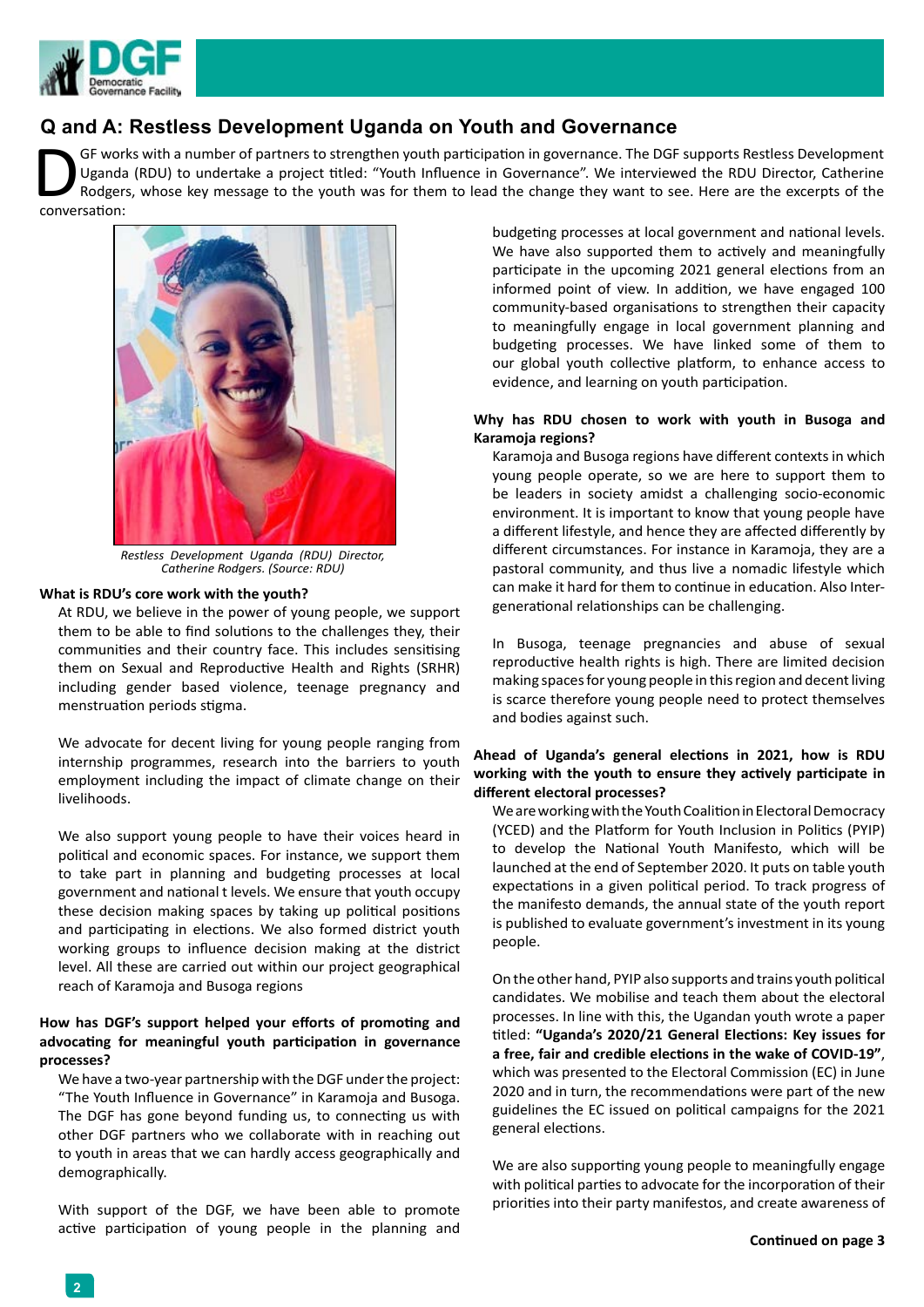

young people's key priorities in the National Youth Manifesto for redress by any government that takes on power after the 2021 general elections.

### **How is RDU coping working with youth during the COVID-19 pandemic, and how are the youth responding to your programmes?**

RDU has adapted all of its programmes to ensure we are able to deliver while keeping our staff and young leaders safe and healthy. We also worked with our partners to understand how young people are impacted by COVID-19 across East Africa through a research study titled: **"COVID-19 and the Young People, the Costs and Opportunities"**. One of the most interesting findings is that 90 percent of the youth want to be part of the COVID-19 response.

RDU has also been working with the Ministry of Health to provide additional support from young leaders in the call centres that were established to ensure that youth access sexual reproductive health services including addressing gender based violence and mental health support. We further encourage young people to be a source of correct and relevant information about COVID-19 to their communities to prevent the spread of the pandemic. They do this through songs and information sharing in local languages.

#### **The high youth population in Uganda has unfortunately evolved into high unemployment rate among the youth. What has been your contribution towards the fight against youth unemployment?**

We support internship programmes as a way of providing skills, knowledge and experience to newly graduated young people. We also develop youth-led research into barriers young people face in accessing decent living to influence key stakeholders such as public and private sectors to adopt policies to support young people's access to a decent living.

n 12th August 2020, the Extractive Industries Transparency<br>Initiative (EITI) International Secretariat admitted Uganda<br>into the initiative, making Uganda the 54th member country<br>and 26th African country to join the EITI. Initiative (EITI) International Secretariat admitted Uganda into the initiative, making Uganda the 54th member country and 26th African country to join the EITI.

We provide entrepreneurship skills for young people through trainings and support them to access both supply and demand side opportunities in agriculture and animal industry markets through facilitating more effective and efficient market systems.

With COVID-19, we know that globally there is going to be massive unemployment for the youth as many companies and organisations may down size. Government of Uganda, therefore, needs to continue and increase its support to young entrepreneurs.

L-R: Diana Taremwa (CSCO steering committee member), James Muhindo *and stes*<br>(CSCO Coordinator), Winfred Ngabiirwe (GRA Executive Director) and a [eiti](https://www.dgf.ug/news/uganda-joins-extractive-industries-transparency-initiative-eiti) *Onesmus Mugyenyi (ACODE Deputy Executive Director) address a press conference in Kampala on 13 August, 2020. (Photo credit: ACODE)*

#### **What are the key challenges faced by the youth you work with at the grassroots?**

The biggest challenge is being able to reach and engage diverse and marginalised youth groups, including youth with disability, out of school youth, young mothers across all districts and refugees. We, however, work with our partners in civil society to reach such groups of youth so that no one is left out.

#### **Any message from you to the youth in Uganda during the changing times?**

Young people need to engage in decision making spaces to ensure a better Uganda. They need to participate in these spaces so that they are heard, appreciated and their demands addressed by our leaders.

#### **What are RDU's future interventions for the youth?**

Our focus is on supporting young leaders in communities to be the change they want to see, working with others to address the challenges they face while using various tools including youth-led research, and youth-led accountability frameworks.

## **Uganda Joins the Extractive Industries Transparency Initiative**



This action will enable Uganda to publish and reconcile data on oil, gas and mining revenues as a mechanism for ensuring transparency, accountability and proper management of revenues that accrue from these resources.

This mile stone was partly made possible by DGF funded partners including Civil Society Coalition on Oil and Gas in Uganda (CSCO) that is hosted by Advocates Coalition for Development and Environment (ACODE), Global Rights Alert (GRA) and Publish What You Pay (PWYP) among others.

**Read here for more details on this story:** [https://www.dgf.ug/](https://www.dgf.ug/news/uganda-joins-extractive-industries-transparency-initiative-eiti) [news/uganda-joins-extractive-industries-transparency-initiative-](https://www.dgf.ug/news/uganda-joins-extractive-industries-transparency-initiative-eiti)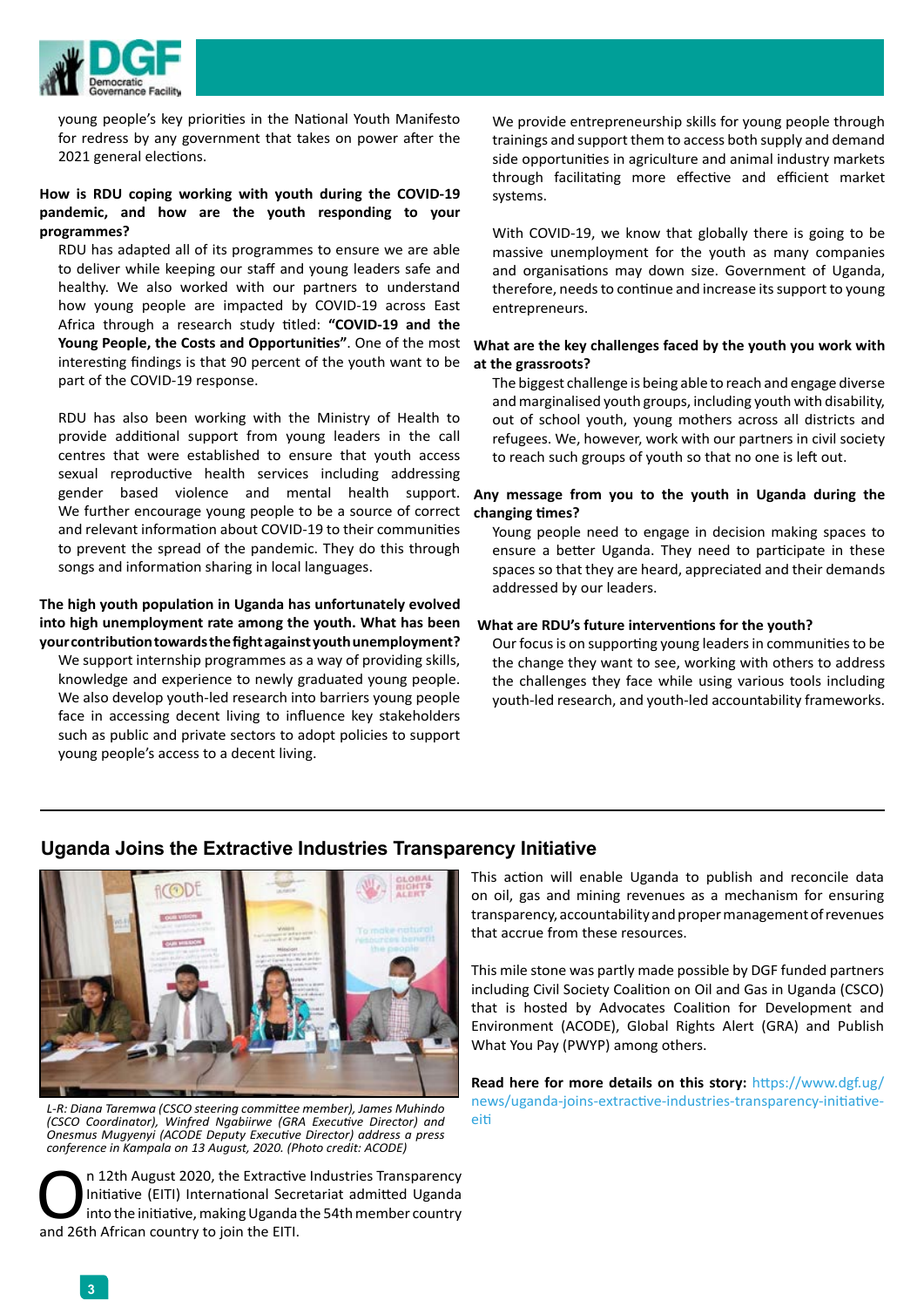

## **HRCU Reports Indicate Increasing Rights Violation against Human Rights Defenders**

The Africa Leadership Institute<br>Uganda Management Instit<br>Parliamentary Performance<br>year 2018/2019 on 23th July 2020. he Africa Leadership Institute (AFLI) in partnership with Uganda Management Institute (UMI), launched the Parliamentary Performance Scorecard for the financial

The scorecard seeks to provide Ugandans with critical information on the performance of their MPs so that they are able to monitor their elected representatives and to make informed choices at election time.

n 26th August 2020, the Human Rights Centre Uganda<br>
(HRCU) launched two reports: "The Situation of Human<br>
Rights Defenders in Uganda Report 2019", and "The<br>
Youth Human Rights Defenders in Uganda Thematic Report (HRCU) launched two reports: "The Situation of Human Rights Defenders in Uganda Report 2019", and "The Youth Human Rights Defenders in Uganda Thematic Report 2019" at its office in Kampala.

> **Read here for more details on this story:** [https://www.dgf.](https://www.dgf.ug/news/africa-leadership-institute-launches-parliamentary-performance-scorecard-20182019) [ug/news/africa-leadership-institute-launches-parliamentary](https://www.dgf.ug/news/africa-leadership-institute-launches-parliamentary-performance-scorecard-20182019)[performance-scorecard-20182019](https://www.dgf.ug/news/africa-leadership-institute-launches-parliamentary-performance-scorecard-20182019)

## **AFLI Launches Parliamentary Performance Scorecard 2018/2019**

he A<br>
repo<br>
distri<br>
July 2020. he Africa Freedom of Information Centre released the report on contracts monitoring processes for selected district local governments for the FY 2018/19 on 24th

The reports culminated from studies conducted in seven districts, representative of all the regions of Uganda. The two reports indicate a significant increment in the violation of rights of human rights defenders (HRDs) across the country, including youth, in the course of their work.

n 28th August 2020, the African Centre for Media<br>Excellence (ACME) recognised 34 journalists (individuals<br>and teams) with various awards in 19 reporting categories<br>during the annual Uganda National Journalism Awards (UNJA) Excellence (ACME) recognised 34 journalists (individuals and teams) with various awards in 19 reporting categories during the annual Uganda National Journalism Awards (UNJA) ceremony held at Mestil Hotel in Kampala.

**Read here for more details on this story:** [https://www.dgf.ug/](https://www.dgf.ug/news/hrcu-reports-indicate-increasing-rights-violation-against-human-rights-defenders ) [news/hrcu-reports-indicate-increasing-rights-violation-against](https://www.dgf.ug/news/hrcu-reports-indicate-increasing-rights-violation-against-human-rights-defenders )[human-rights-defenders](https://www.dgf.ug/news/hrcu-reports-indicate-increasing-rights-violation-against-human-rights-defenders ) 



*Hon. David Pulkol, the Executive Director of AFLI, presents the Parliamentary Performance Scorecard 2018/2019 Report during the launch. (Source: NBS TV)*

The monitoring exercise was aimed at determining the extent to which public contract information is disclosed, the level of citizens' participation in public contracts, and the extent to which contract execution meets contract requirements.

At the same event, AFIC also disseminated key findings from sectoral analysis reports of procurement data from Uganda's agriculture, education, health as well as works and transport sector for the financial years 2016/17-2018/19.

**Read here for more details on this story:** [https://www.dgf.](https://www.dgf.ug/news/afic-releases-contracts-monitoring-report-selected-districts-fy-201819) [ug/news/afic-releases-contracts-monitoring-report-selected](https://www.dgf.ug/news/afic-releases-contracts-monitoring-report-selected-districts-fy-201819)[districts-fy-201819](https://www.dgf.ug/news/afic-releases-contracts-monitoring-report-selected-districts-fy-201819)

Initiated by ACME in 2014 with support from the Democratic Governance Facility (DGF), the awards aim at improving the quality of journalism in Uganda by inspiring and recognizing excellence in reporting on public affairs issues.

The event was attended by Dr Roswitha Kremser, Head of the Coordination Office for Development Cooperation, Austrian Embassy, Kampala; Nicole Bjerler, the Head of Facility at the DGF and; Dr. Monica Chibita, ACME Board Chairperson and Dean at the Faculty of Journalism and Mass Communication at Uganda Christian University, among others.

**Read here for more details on this story:** [https://www.dgf.ug/](https://www.dgf.ug/news/uganda-national-journalism-awards-2020-journalists-urged-do-gender-sensitive-quality-reporting) [news/uganda-national-journalism-awards-2020-journalists](https://www.dgf.ug/news/uganda-national-journalism-awards-2020-journalists-urged-do-gender-sensitive-quality-reporting)[urged-do-gender-sensitive-quality-reporting](https://www.dgf.ug/news/uganda-national-journalism-awards-2020-journalists-urged-do-gender-sensitive-quality-reporting)

## **Uganda National Journalism Awards 2020: Journalists Urged to do Gender-Sensitive, Quality Reporting**



*Nicole Bjerler, the Head of Facility at the DGF, handing over a certificate to Ronald Musoke, a journalist with the Independent Magazine, during the National Journalism awards ceremony. (Photo Credit: ACME)*

## **AFIC Releases Contracts Monitoring Report for Selected Districts for FY 2018/19**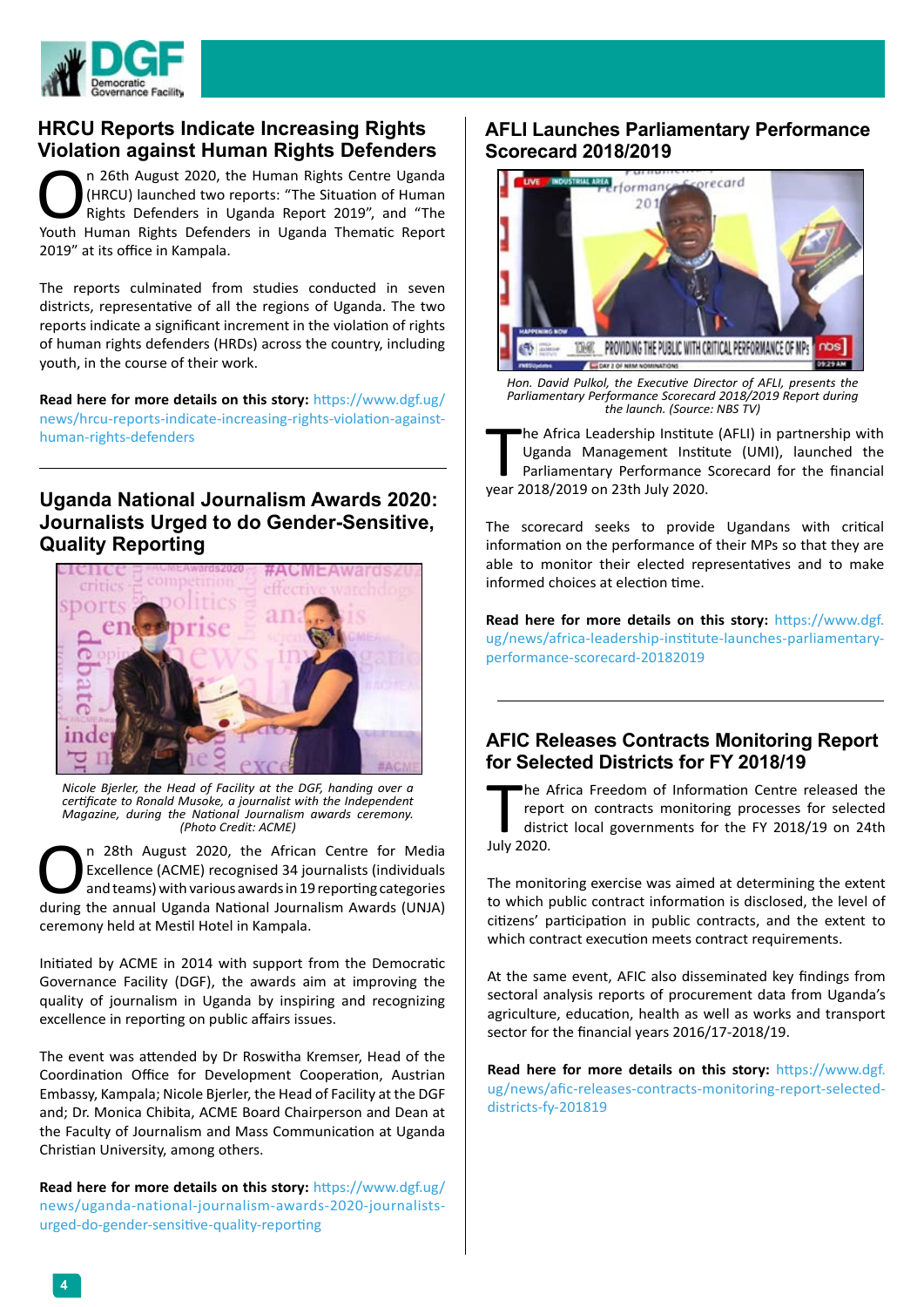

# **Partner Events In Pictures**



11th September 2020 – A team from the Legal Aid Service Providers Network (LASPNET) met with the Speaker of Parliament, Hon. Rebecca Kadaga, to deliberate on the progress of the enactment of the Legal Aid Law. (Photo credit: LASPNET)



31st August 2020 – The Uganda Media Women's Association (UMWA) conducted a three-day training equipping journalists with gender sensitive reporting skills in preparation for the 2021 elections. (Photo credit: UMWA)



![](_page_4_Picture_11.jpeg)

![](_page_4_Picture_2.jpeg)

28th August 2020 – A group photo of urban authority leaders who participated in the joint monitoring visit organised by the Alliance of Mayors and Municipal Leaders' Initiative on Health and HIV in Africa (AMICAALL) in Nauyo-Bugembe Town Council, Mbale District. (Photo credit: AMICAALL)

![](_page_4_Picture_4.jpeg)

28th August 2020 - World Voices Uganda (WVU) launched a research report titled: "A Baseline Mapping of Justice Needs and Existing Access to Justice Structures in the Delivery of Access to Justice in Albertine and Rwenzori Regions", at Hotel Africana in Kampala. (Photo credit: WVU)

14th September 2020 - Justice Centres Uganda (JCU) conducted an outreach session with women of Ramogi Village, Paya Sub-county in Tororo District to sensitise them about domestic violence and child maintenance. (Photo credit: JCU)

21st September 2020 - Refugee Law Project (RLP) held International Peace Day celebrations in Amoko village, Latanya sub-county in Pader District. (Photo credit: RLP)